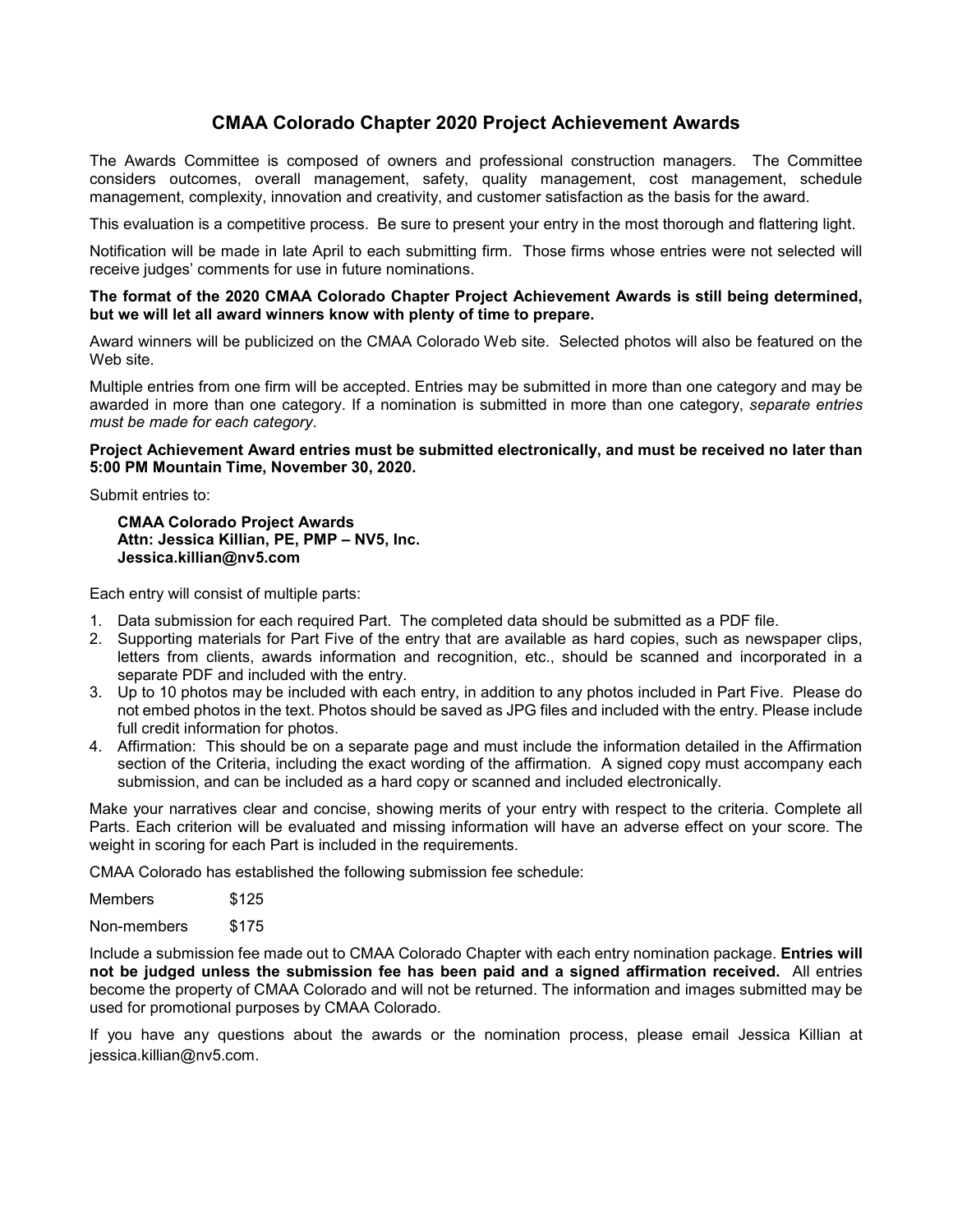# **CMAA Colorado**

# **2020 Project Achievement Awards Criteria**

# **Part One: Project Information** (No scoring weight)

Please list the following information for the project:

- Name of Project/Program/Program Phase
- Date started
- Date completed
- Location: City and State
- Project construction cost

# **Part Two: Team Information (No scoring weight)**

Please list all of the major participants in the project, including:

- Owner
- Construction Manager
- Project Manager
- Designer
- Architect
- Engineer
- Design-Builder
- General Contractor
- Other Key Stakeholders

# **Part Three: Project Description (No scoring weight)**

- Brief description of project (50 words)
- Project delivery method
- Market sector (Select from list)
	- o Health Care o Research
- o Hospitality o Industrial
- $\circ$  K-12
- o Federal o Civilian
- o Higher Education
- o Justice
- o DOD
- o Commercial
- 
- o Residential
- o City/County/State
- o Highway/Bridge
- o Transit
- o Airport
- o Marine Port
- o Public Works
- o Other

# **Part Four: CM Innovation and Contributions** (30 percent scoring weight) (200 words)

Provide a statement not exceeding 200 words describing the unique contributions the CM made to the success of this project or program. What did the CM do that was special? What did the applicant provide that another CM/PM firm would not or could not have provided? Stress how the CM solved a problem, created an opportunity, or overcame challenges.

# **Part Five: Supporting Information** (40 percent scoring weight) (500 words)

Provide detail, not exceeding 500 words, to support the statement(s) made in Part Three. Focus on as many of the areas listed below as may be appropriate to the project.

*Everything submitted in Part Five must relate to and support statements made in Part Four.* It is not necessary to address all of the areas below. The judges will look for evidence of innovation and

Government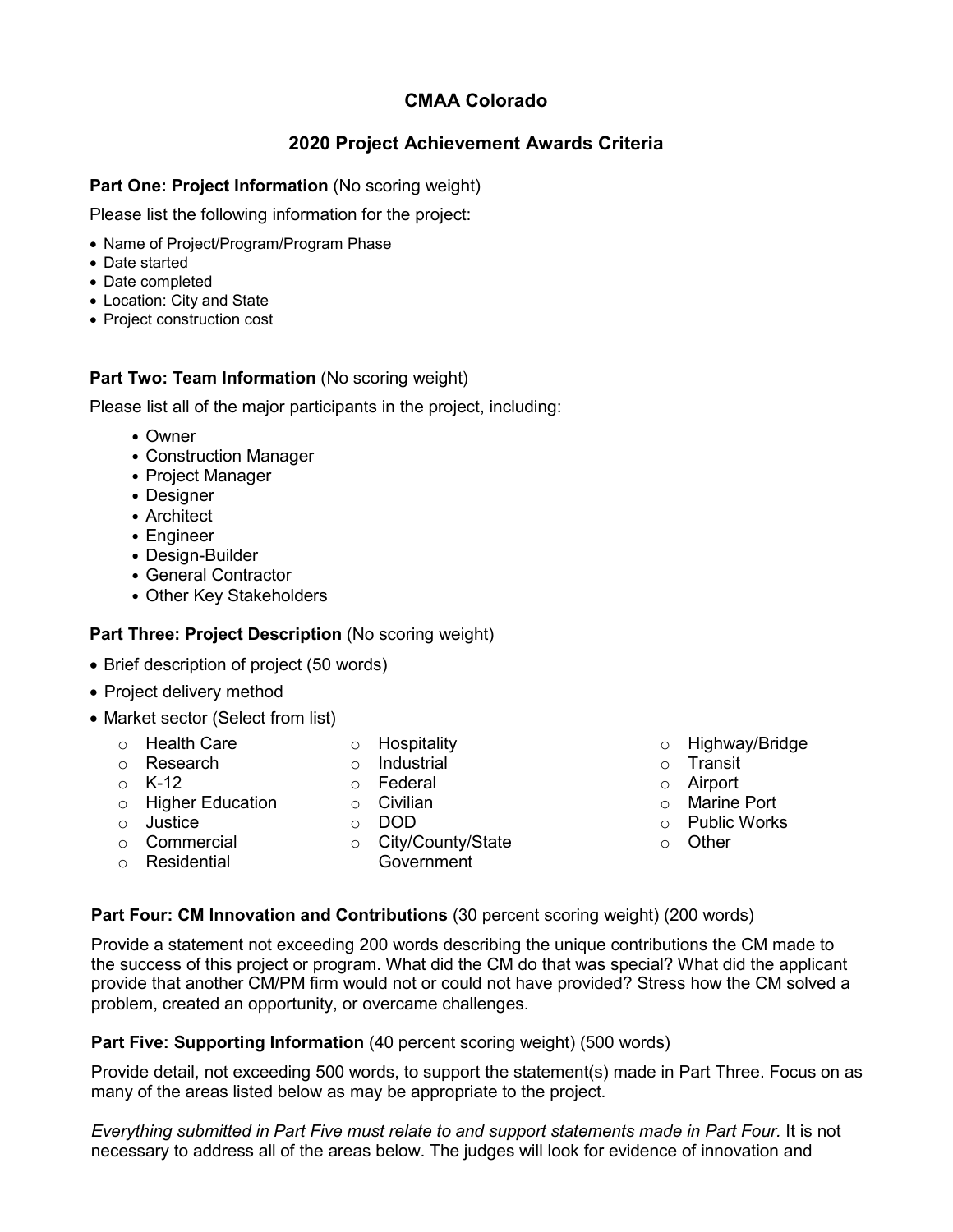creativity on the part of the CM. Your project's uniqueness may involve only one or two of these elements. That's fine: Focus on those strong points and make your case. Do not provide detailed description of materials, methods and processes that are well known and commonplace.

- Overall management
- Team leadership
- Project delivery method
- Quality management
- Cost management
- Schedule management
- Safety management
- Customer service
- Risk mitigation
- Sustainability standards
- Unique challenges and CM responses

# **Part Six: Outcomes** (30 percent scoring weight)

Client/owner letters or testimonials – 500 words max or attachments (10 percent) Schedule performance (5 percent) Cost performance (5 percent) Claims (5 percent) Safety, including OSHA recordable injury/illness rates (5 percent)

# **Affirmation** (Must be included with each entry)

- Nominator's name and title
- Name of submitting Firm/Partners/Joint Venture
- Mailing address (street, city, state, zip) phone and email
- Correspondence contact (if different from nominator) phone and email
- "In submitting this nomination, I affirm that to the best of my knowledge, the information provided in this nomination is accurate and correct. I further agree that the information and images provided by my firm may be used by CMAA as it determines for promotional purposes." Sign and date.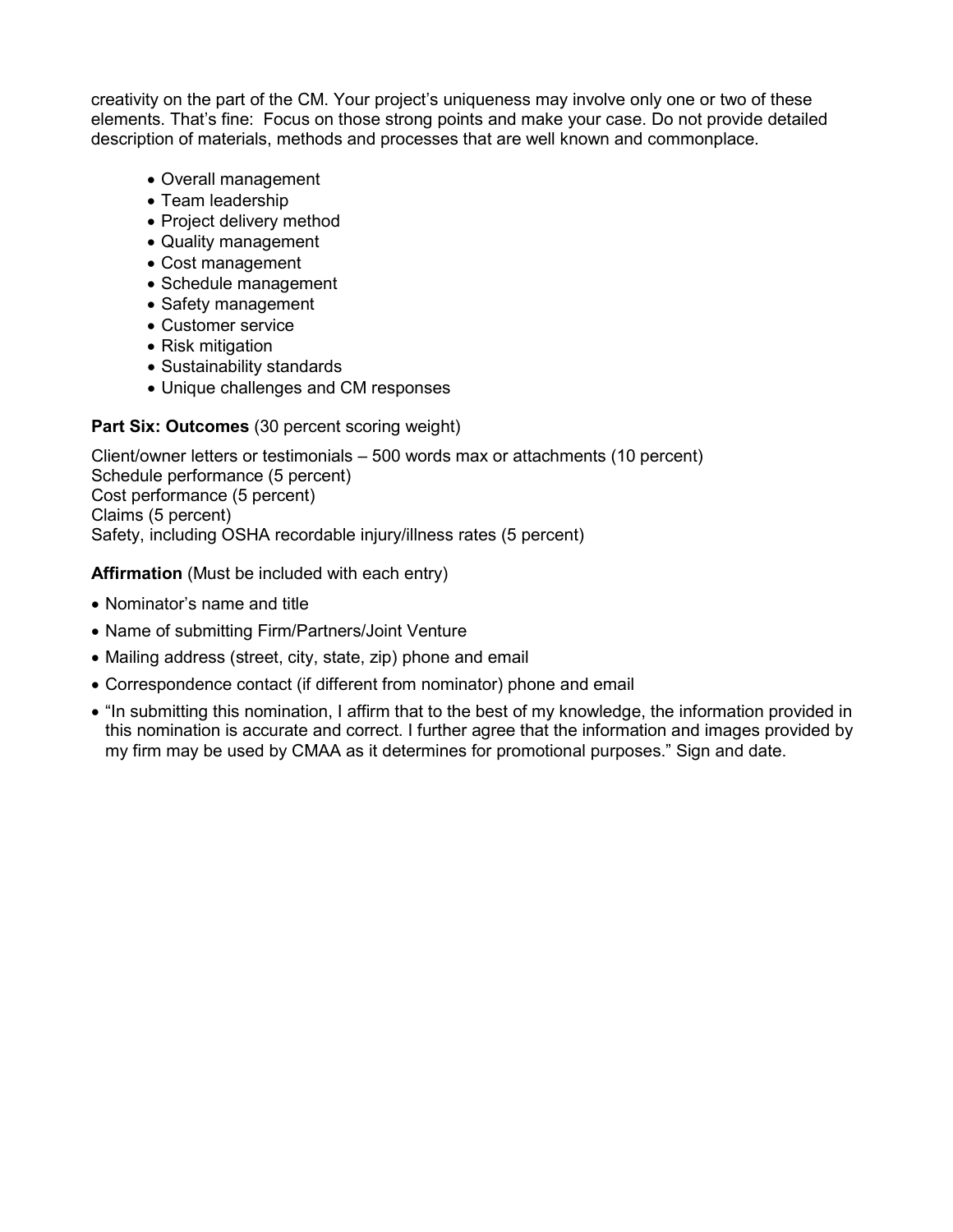# **Please use this checklist as a guideline for submitting your project.**

### **Data Submission**

*(Completed based on guidelines noted elsewhere in this brochure)*

**Part One: Project Information**  *(No scoring weight)*

**Part Two: Team Information**  *(No scoring weight)*

**Part Three: Project Description** *(No scoring weight)*

**Part Four: CM Innovation and Contributions** *(30% scoring weight)*

**Part Five: Supporting Information** *(40% scoring weight)*

**Supplemental Material included in Part Five** *(PDF file of letters from clients, press reports, etc.)*

# **Part Six: Outcomes**

*(30% scoring weight)*

### **Photos**

*(PDF file of submitted photos, no scoring weight)*

#### **Award Categories & Size selection to be included in Part Three**

*(Please choose from category and subcategory below)*

### • **Infrastructure Project**

*(Includes highways, transit, airports, ports, public works, etc.) with:*

- Constructed value less than \$20 Million
- Constructed value greater than \$20 Million

#### • **Buildings – New Construction**

*(Includes education, health care, research, offices, commercial, residential, hospitality, federal, state, county, city, etc.) with:*

- Constructed value less than \$20 Million
- Constructed value greater than \$20 Million
- **Building Renovation/Modernization**

#### • **Program Management / Program Phase**

*(These categories allow for distinct phases of a multi-project or multi-phase program to be submitted for consideration):*

- **Infrastructure**
- **Buildings**

#### **Payment Information – Entry fee per nomination - \$125 members, \$175 non-members**

• Check or money order made out to CMAA Colorado Chapter included with entry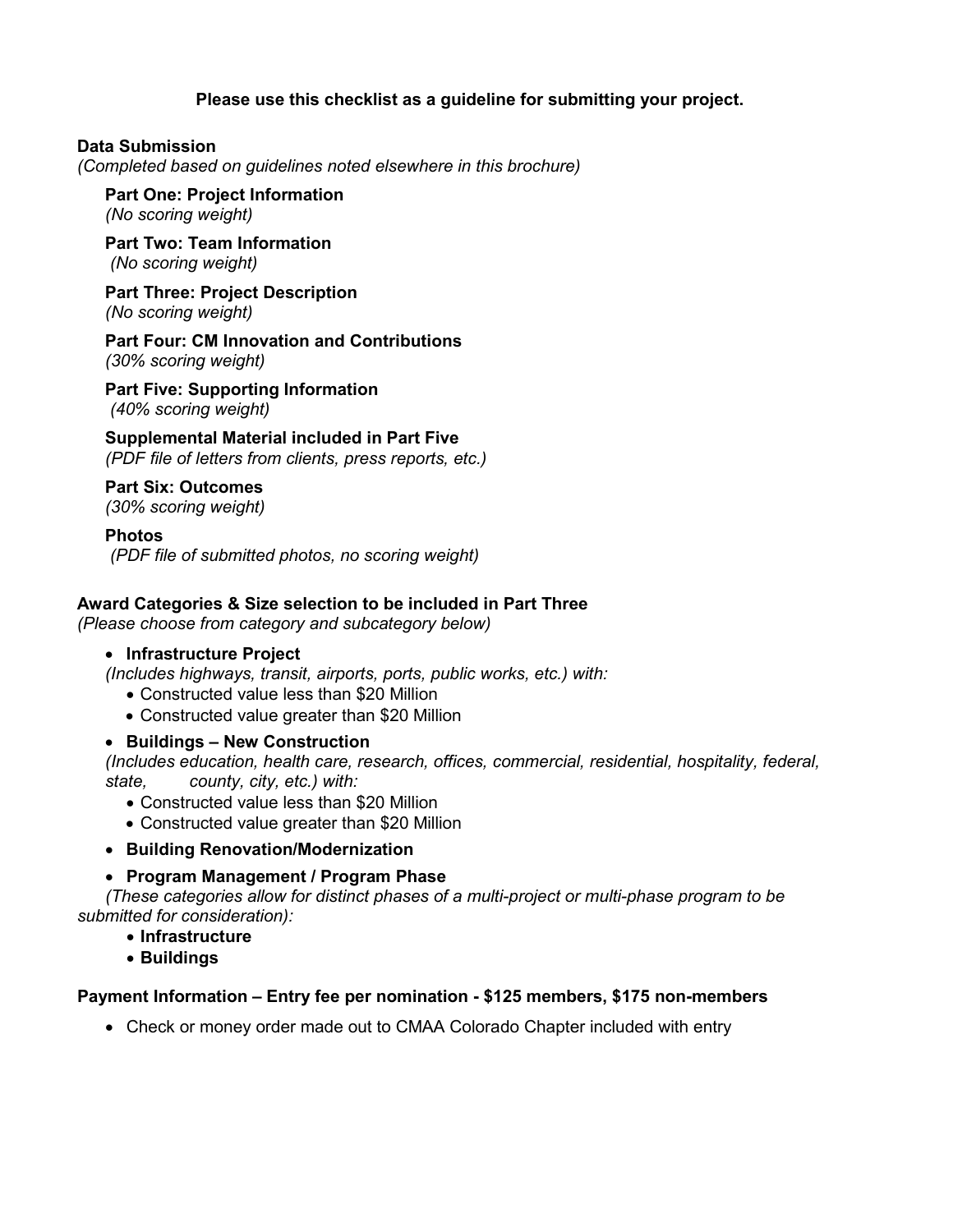# **Affirmation**

*(Must be included with each entry)*

- Nominator's name and title
- Name of submitting Firm/Partners/Joint Venture
- Mailing address (street, city, state, zip) phone and email
- Correspondence contact (if different from nominator) phone and email
- "In submitting this nomination, I affirm that to the best of my knowledge, the information provided in this nomination is accurate and correct. I further agree that the information and images provided by my firm may be used by CMAA as it determines for promotional purposes." Sign and date.

# **Project Submission**

- Submissions must be received by **5:00 PM Mountain Time, November 30, 2020**.
- $\triangleright$  Submit entries to:
	- **CMAA Colorado Project Awards Attn: Jessica Killian, PE, PMP – NV5, Inc. Jessica.killian@nv5.com**